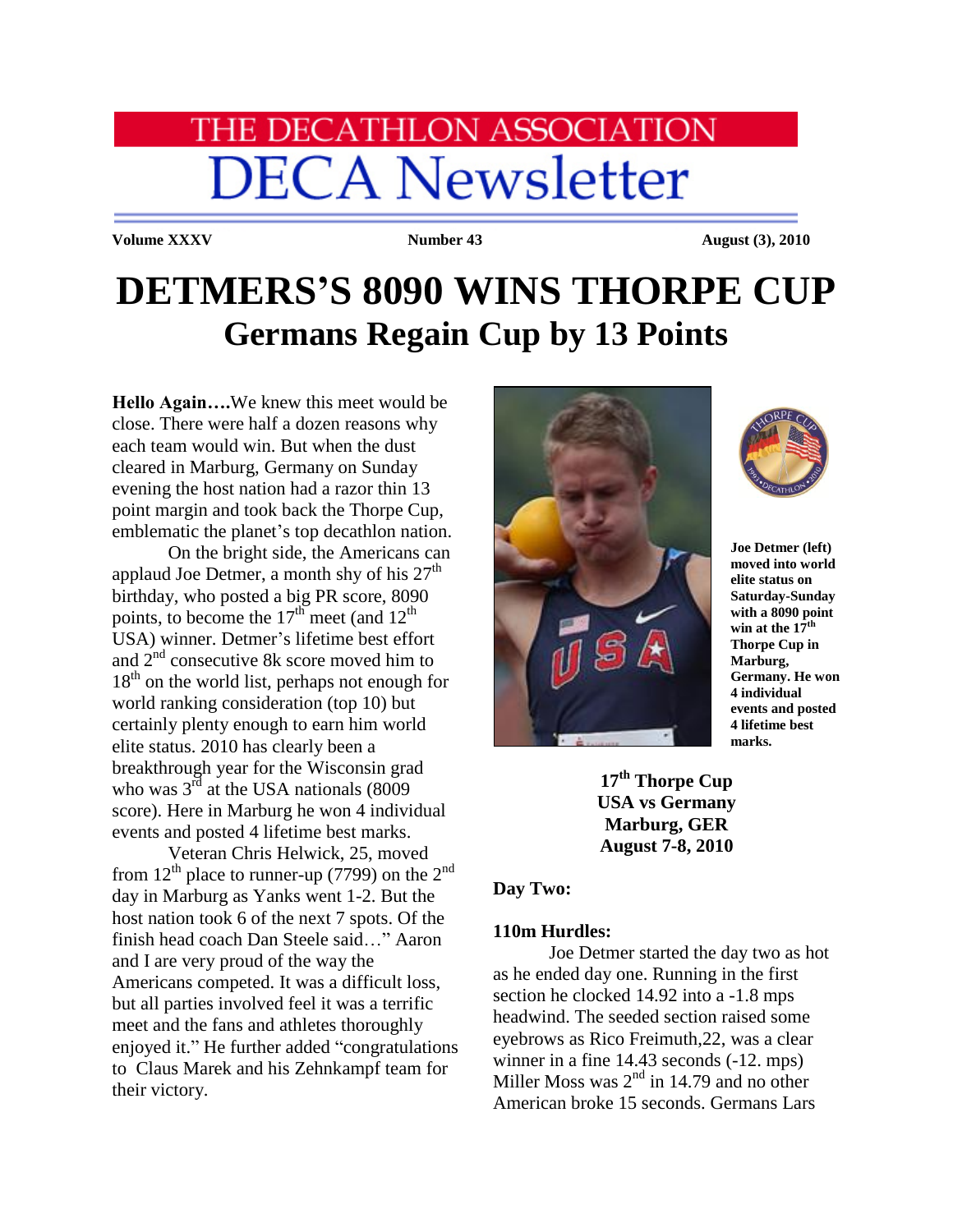Niklas Heinke (115.22 in section#1) and Mattias Prey (14.95 in section #2) recorded PRs and the Germans regained the lead by a scant 23 points.

*After Six: Detm 5008, Moss 4966, Frei 4954, Büke 4881*

*Team: USA 24,152, GER 24,175 - 23*



**Coaches Georg Zwirner and Claus Marek (3rd row) were clearly delighted to break the American 7 meet win streak with a very young German team.**

#### **Discus:**

Freimuth (45.79m/150-2) took the individual lead away from Detmer who managed 39.28m/128-10. Chris Helwick began his  $2<sup>nd</sup>$  day surge with a 43.18m/141-8 toss to move from  $12^{th}$  to 9<sup>th</sup> overall.

The event was a virtual wash with the host nation gaining 14 additional points as a fine 48.18m/158-1 PR toss by Mattias Prey, 21, won the event. Heineke (42.49m/139-5) and Moss (37.45m/122-10O also recorded lifetime bests.

*After Seven: Frei 5739, Detm 5658, Prey 5630, Moss 5579. Team: USA 27,377, GER 27,414 = - 37*

#### **Pole Vault:**

Yank hopes rose when Nils Büker could only manage 4.11m/13-5¾. He was in 5<sup>th</sup> place at the time. But Lars Niklas Heinke popped over  $4.71 \text{m}/15-5\frac{1}{2}$  (his 3<sup>rd</sup> 2<sup>nd</sup> day PR!), and Simon Hechler and Freimuth 4.51m/14-9½, both PRs and the German team was sitting pretty. That is until Helwick and

Detmer both cleared 4.91m/16-1¼ (a big PR for Joe), and the Yanks were back on top by 102 points. WOW, was this close. We knew it would go down to the wire. *After Eight: Detm 6541, Frei 6502, Moss 6313, Prey 6306. Team: USA 31,374, GER 31,272 + 102* **Javelin:**

25 year old Patrick Spinner won the event with a 64.13m/210-5 toos, while Chris Helwick moved to  $4<sup>th</sup>$  overall with a 63.47m/ 208-2 effort. Detmer's 56.88m/186-7 PR spear gave him a 150 point individual lead at the penultimate event. He was red hot! Moss also recorded a lifetime best at 48.28m/158-4 But the host team just threw better --- Hechler and Heineke (again!) PRd --- winning the event by 256 points and took a 154 point lead into the final event. O my! This would be close.

*After Nine: Detm 7232, Frei 7082, Prey 7075, Helw 7056. Team: USA 34,614, GER 34,768 -154*

**1500m:**

Could the visiting American make up 154 points? This worked out to about 5 seconds per man. As expected Detmer took an



early lead and pushed the pace. Mat Clark and Helwick ran together pushing Clark into a scoring position and helping Helwick to  $2<sup>nd</sup>$  place overall. At the finish

**Detmer's 1500m skills were almost enough to wipe out the German nine event advantage.**

the Americans had gone an impressive 1-2-3- 4, with Detmer's 4:13.26 an easy winner. Clark clocked 4:26.78 and Helwick 4:30.17.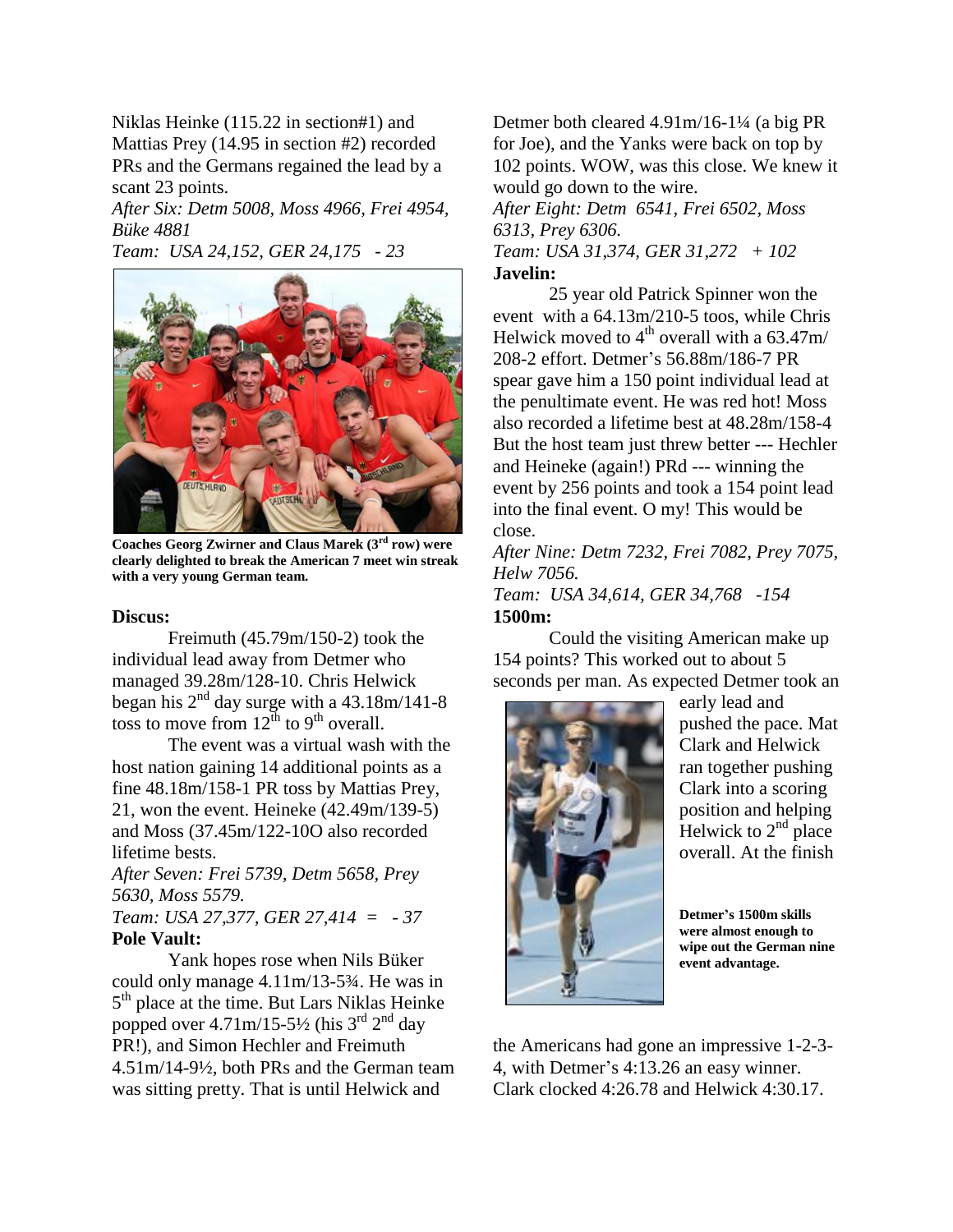Miller Moss came in with a near PR 4:32.17. At the finish the German team was up the track but ran in a tight bunch, a strategy that paid off. They all finished with 3 seconds of one another---4:35 to 4:38—and it was just enough. Trinity Otto just missed his own PR at 4:54.28 and the timers and scorekeepers went to work. This meet was reminiscent of the 1999 "Squeaker in Aachen" when the Yanks won by a mere 5 points, the closest team meet in history. As it turned out, the German team had just enough endurance to hold on. Team USA made up 141 points and the Germans escaped with a 13 point team win. Out of a total of 76,523 points the winning margin represents approximately  $1/100^{th}$  of one percent!! And you though tennis matches were close!

The keys here was Lars Niklas Heineke, 21, -- who came up with a  $5<sup>th</sup>$  second day PR in the 1500m and displaced the fading Büker as a scorer--, and Simon Hechler, 22, who added 27 digits to his lifetime best score. Heinecke's 150 point PR score (7482) put the host nation over the top.

*After Ten: Detm 8090, Helw 7799, Frei 7789, Prey 7784.*

### *For the Record:*

Joe Detmer has appeared in 4 Thorpe Cup matches  $(3^{\text{rd}}, 5^{\text{th}}, 2^{\text{nd}}, 1^{\text{st}} - 2007 - 10)$ . His 8090 score ranks #25 all-time in meet history.

The conditions in Marburg were outstanding as 35 individual and 3 total score lifetime best marks were recorded. Imagine… 35 out of 130 overall marks (13 athletes x 10)…that is, **27% of all individual marks were PRs!** I know of no other top level decathlon in modern history with such a record. Imagine, every  $4<sup>th</sup>$  effort was a lifetime best!! We need to continue this meeting in Marburg every other year.

Team Zehnkampf won for the  $4<sup>th</sup>$  time in the 17 meet series (USA now holds a 13-4 advantage) which began in 1993 in Aachen.

*RESULTS:* 



**8/7-8 17th Thorpe Cup, Marburg, GER** 8090 Detmer, Joe/USA 10.91+1.7 739+1.5 1208 200 47.24 14.92-1.8 3928 491 5688 4:13.26 7799 Helwick, Chris/USA 11.43-0.7 721+0.1 1258 200 50.85 15.40-1.8 4318 491 6347 4:30.17 7789 Freimuth, Rico/GER10.89+1.7 741+0.3 1208 194 48.68 14.43-1.2 4587 451 4941 4:35.77 7784 Prey, Mattias/GER 11.27-0.7 745+0.4 1461 182 50.15 14.95-1.2 4818 412 6206 4:35.31 7624 Hechler, Simon/GER 10.89+1.7 707-3.1 1256 191 50.19 14.95-1.2 4058 451 5986 4:35.44 7606 Moss, Miller/USA 10.97+1.7 715+1.6 1303 194 47.52 14.79-1.2 3745 441 4828 4:32.17 7589 Spinner, Patrick/GER 11.21-0.7 752+0.7 1329 191 49.51 15.40-1.8 3930 411 6413 4:38.79 7482 Heinke, Lars N/GER 11.20-0.7 675-1.7 1257 185 49.33 15.22-1.8 4249 471 5823 4:36.64 7405 Büker, Niles/GER 10.91+1.7 743-2.0 1318 188 48.50 15.22-1.8 3952 411 5152 4:51.44 7390 Otto, Trinity/USA 10.89+1.7 717-1.0 1345 191 48.73 15.51-1.2 3800 451 4976 4:54.28 7370 Clark, Mat/USA 11.19+1.7 724-1.3 1274 191 50.07 16.28-1.8 4019 411 5823 4:26.78 7327 Adcock, Nick/USA 11.45-0.7 685+0.2 1317 197 48.81 15.13-1.2 3725 441 5148 4:41.08 7065 Margis, Thorsten/GER11.19-0.7 701+0.8 1332 188 49.57 16.36-1.8 3712 411 5366 4:49.51 2545 Jellison, Mark/USA 12.51-0.7 555+1.6 1230 170 62.57 withdre **Team Scores:**  USA 38,255 (ave 7651.0) - 13 GER 38,268 (ave 7653.6)

#### *Some recent news on 2011 CE meetings*

Bits and pieces of CE meetings in 2011 have arrived: Here are a few:

1. The Millrose Games (Friday, Januar 28, 2011) will conduct an elite triathlon (PV-5 attempts, SP,800m) at Madison Square garden. It will be a feature event with the hopes of attracting Olympic and world indoor champ Bryan Clay; world outdoor champ and world indoor runner-up Trey Hardee; world hept record holder and NCAA champ Ashton Eaton; and